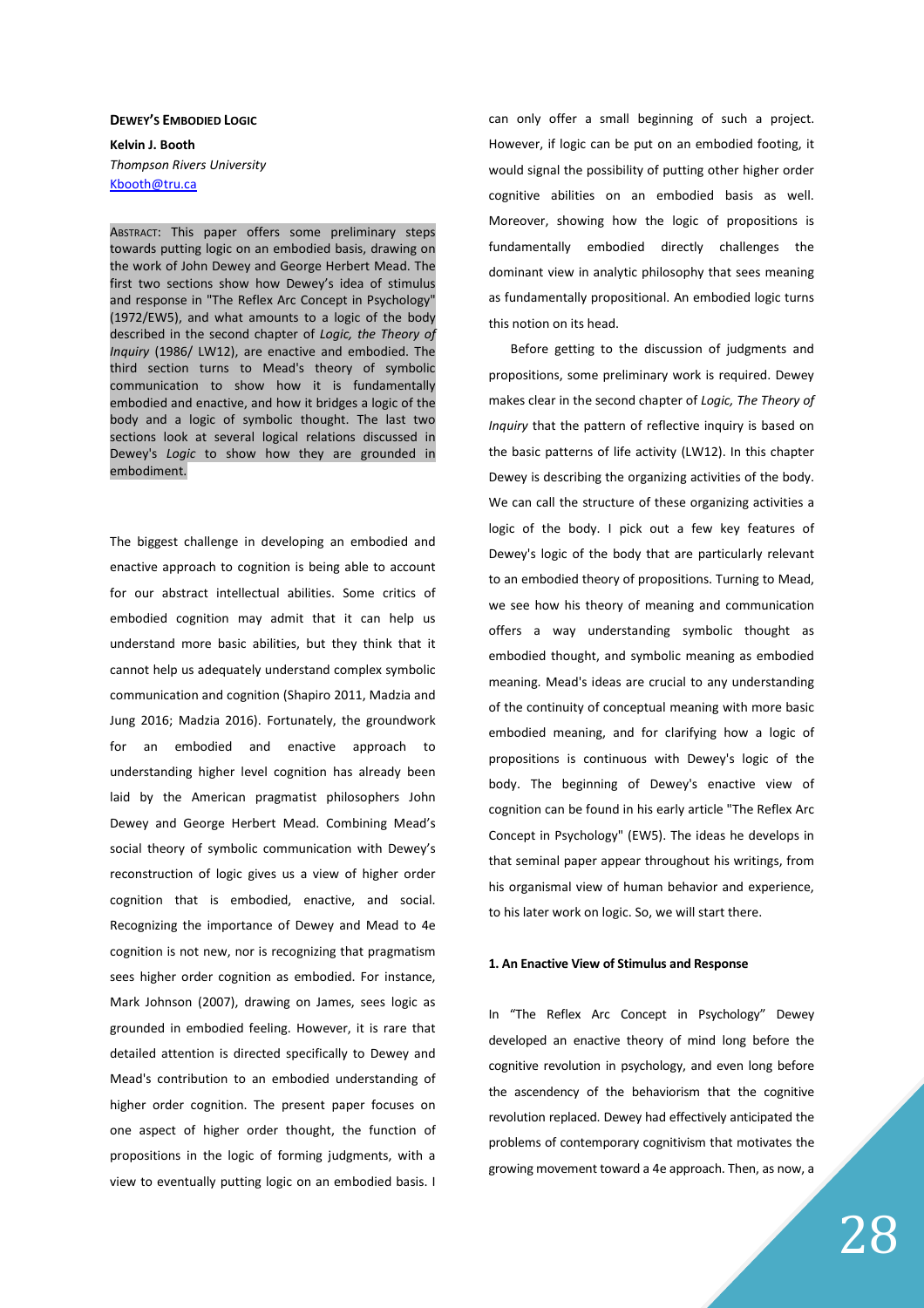stimulus was viewed as something independent and outside of the organism, while the response was the act of the organism that followed the occasion of the external stimulus. Mediating between these two events is an internal factor. This might be conceived physiologically as a process of the central nervous system, or it might be conceived in mentalistic terms such as a motivational state, an idea, or a mental representation. Nowadays we have such things as cognitive modules or massive parallel processing that sometimes does the job of mediation.

Dewey rejected the assumption that stimulus and response were separate existences, mediated by a third process inside the organism. Instead, he saw stimulus and response as functional factors or "divisions of labour" within a developing coordination (EW5, 97). The stimulus is the developing coordination as it falls away from an established equilibrium. The response is the same coordination moving toward a new equilibrium under new conditions. Stimulus and response are, he said, "strictly correlative and contemporaneous" (109). They occur simultaneously, with the stimulus persisting through the response. Elements that are falling away from equilibrium continue in an unstable condition during the response until a new equilibrium is achieved. Stimulus and response are mutually determining, and herein lies Dewey's enactivism. The stimulus, of course, determines the nature of the response, but the response also determines the nature of the stimulus. When conditions are uncertain and it is not clear what the response should be, then it is also uncertain what the stimulus is. As Dewey says, the problem may be equally well stated as discovering and constituting the right stimulus, or discovering and constituting the successful response (106). To put it another way, to determine the nature of the response requires determining the nature of the stimulus, and determining the nature of the stimulus is part of the response. Indeed, says Dewey, the response "is only for the sake of determining the stimulus" (102). The stimulus is fully determined only when the response is complete.

In terms of an embodied logic, any stimulus, and any occasion of a percept, is particular. It is just that thing, quality, or situation that it is at the present moment. The response to that particular is general. The response generalizes a particular stimulus as the kind of stimulus which evokes that response. Though every stimulus situation or percept is unique, one is similar to another if it evokes the same response. Before we overtly respond to an object, we take an *attitude* or readiness to act toward it. An attitude, in Mead's terms, is the beginning of a response, and it is general because it has not yet been expressed as a particular action. Mead (1934, 83) gives the example of missing a hammer and looking around for something that would serve in its stead. The attitude of hammering is the general element in the response, while the actual tool used and the blow struck are aspects of the response answering to particulars of the stimulus. The general attitude of response determines the meaning of the particulars of the stimulus. This is embodied and enactive meaning at its most basic level, as the felt anticipated outcomes of action. Those anticipations are bodily attitudes.

Three points of similarity between Dewey and Mead's view of stimulus and response, and an embodied and enactive view of mind are worth noting before proceeding further. One is that the response *enacts* the stimulus. In an enactive view, a percept is not something existing independently and prior to an active response. We perceive through our active engagement with the world. Perception not only guides action, it is itself an action and so it is part of the response as it moves toward determination. The percept clearly emerges only through the active response. As Alva Noë writes, "Perception is not something that happens to us. It is something we do" (Noë 2004, 1). Our perception is "determined by *what we do* (or what we know how to do); it is determined by what we are *ready* to do" (1). It is a form of 'skillful activity on the part of the animal as a whole" (2). Dewey and Mead would agree completely.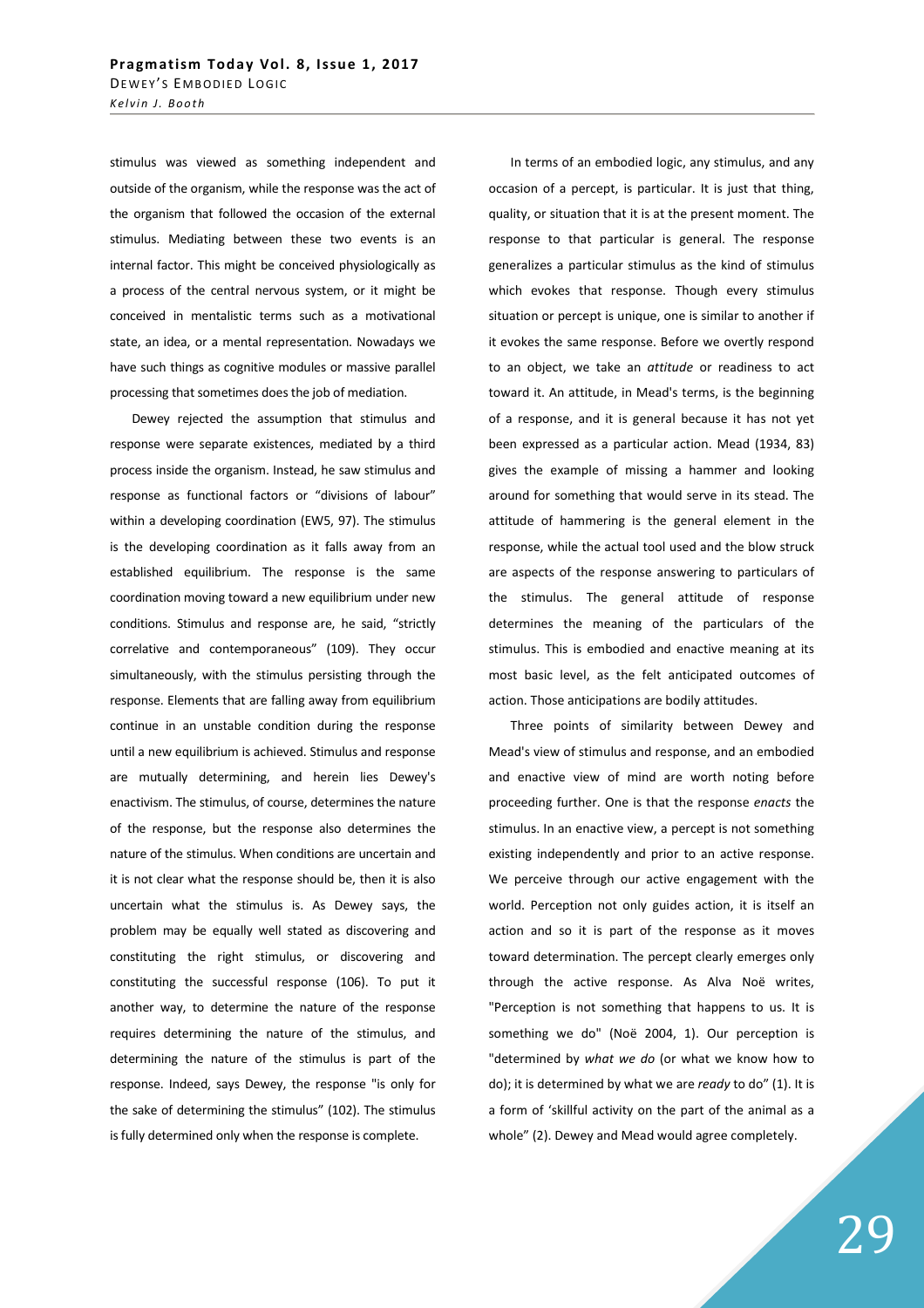The second point of similarity is that organism and environment are two poles of a unified relationship. Though they can be distinguished, they can never be separated. This is more than just organism-environment coupling, a term often used in 4e cognition to describe inseparability (e.g. Varela et al. 1993; Johnson 2007) but suggests two things "coupled" together. Properly speaking, we do not have organisms *and* an environment, but organism-environment relationships *within which* we can distinguish organisms and their respective environments. The organism as well as the environment is part of the stimulus, and the environment is part of the response. The stimulus is the entire organism-environment relationship in a condition of disequilibrium, and the response is the entire relationship moving toward recovery. We can, however, place an emphasis on one side or the other. On one side, the environment sets the problem by not meeting the current needs of the organism. On the other side, the movement toward recovery is centered in and organized by the body. Though we might shift our emphasis according to our interests, it is a mistake to see the stimulus as located only outside the body and the response as an activity only of the body.

The third point of congruence between Dewey's view and today's enactive approach to cognition is that both Dewey and enactivism reject the idea of a third process mediating between stimulus and response, or between perception and action (e.g. Noë 2004; Thompson 2007: Chemero 2009). Because stimulus and response are, in Dewey's view, functioning factors rather than separate existences, and because each involves both organism and environment, no mediating process such as mental representation or information processing is necessary. Similarly, an enactive view does not require mental representations or internal cognitive processing to come between perception and action. Dewey's view is *enactive* in the mutual determination of stimulus and response; it is *embodied* because thinking is always an activity of the organic body, not a disembodied "mind"; and it is *embedded* and *extended* (Madzia 2013) because cognition is always an organism-environment relationship.

# **2. The Logic of the Body**

Stimulus and response are, says Dewey, "teleological functions." The end to which they are directed is the maintenance of an integrated organism-environment relationship. The living body is a self-maintaining integration, where every part of the body serves to support the function of all the others as an integrated whole. To maintain its integrity, the body has certain *requirements* that must be met by *availabilities* in the environment. Requirements and availabilities, like stimulus and response, are mutually determining. Requirements grow out of previous availabilities, while something is an availability because it is required by the organism. While relations inside the organism are highly organized and stable, relations outside the organism are highly contingent. Environmental conditions are brought into organized relations with each other through the organized requirements of the living body. In terms of a logic of the body, we could say that organic requirements *specify* features of the environment that are required to maintain an integration. Later we will see this same kind of relationship between universal and existential propositions.

Conditions change, and environmental availabilities cease to meet organic requirements. The result is what Dewey calls a condition of need (LW12, 34; LW1, 195). Need is a felt bodily tension and a felt indeterminacy in the situation. It acts as a stimulus for the movement toward a re-determination. This responsive movement Dewey calls search or effort, which includes determining what the need is, and determining what activities are necessary to satisfy the need. When requirements are met and a new equilibrium is established, the need is satisfied. This is the "satisfaction" or "consummatory" phase. A satisfaction helps establish in the body the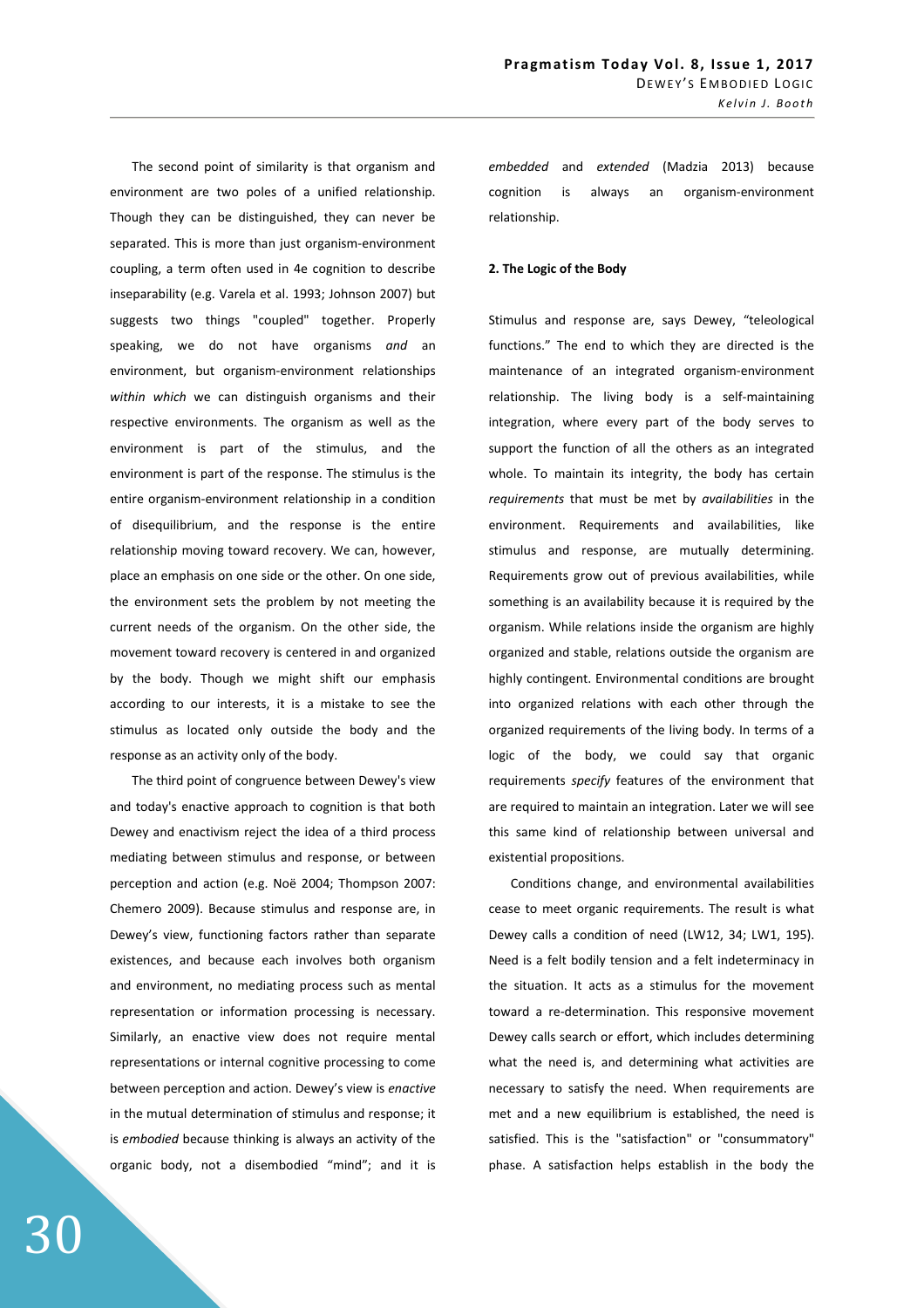pattern of effort that led up to it, thus shaping subsequent search activities. The pattern of need, search or effort, and satisfaction is the embodied basis for the pattern of inquiry, with need as the basis of the problem, effort as inquiry, and satisfaction for the resolution of the problem and the enactment of judgment.

Like the enactive relationship of stimulus and response, need and search are cotemporaneous and mutually determining. They are functional factors in maintaining an integration. The state of need, functioning as the stimulus, persists through the effort so that behavior is not just a succession of independent events, but a series with "one act growing out of another and leading cumulatively to a further act until the consummatory fully integrated activity occurs" (LW12, 37). The persistence of need through the response allows the response to both satisfy the need and adapt to changes in the need along the way. The persistence of need all the way to the satisfaction makes the satisfaction actually satisfying rather than just a bare event. Based on past experience and bodily memory, the satisfaction is anticipated and prepared for in the search. This enables search behavior to be directed *toward* a satisfaction. The interpenetration of need, search, and satisfaction is what makes them mutually determining. It is also how the search enacts the need, in the sense that it determines the need and is an outflowing or actualization of the need.

The interpenetration of need, search, and satisfaction gives behavior and experience their temporal and teleological organization, and results in genuine embodied temporality. Covert attitudes of the body are temporally organized so that one response can prepare the way for the next. Consequences are incorporated into the body as habits and conserved as embodied memories, which provide the means to prepare for future consequences. Acting toward restoring an equilibrium opens the temporal horizon into the future, with the search activities of the body reaching out into the environment both temporally and spatially. This embodied temporality grounds the

temporal transformation of subject-matters in the continuum of inquiry.

To satisfy bodily requirements, the organism selects *things* out of its environing field. "Thing" is used here in a very broad sense as any relatively stable feature of the environment that the organism must deal with in some way. It is part of a percept, and is constituted through the organization of sensorimotor activities. Perceived qualities are unified into a specific thing through the unifying bodily activities of perception, both as overt interaction and as covert attitudes. Mead (1938, 121) refers to a thing or object as a "collapsed act." When an action begins, other phases of the act are mobilized in the body as an organization of attitudes. The object is perceived in relation to the entirety of that organization. A coin on a table at a distance, says Mead, looks round because we remember and anticipate handling it as round as it stimulates a complex of attitudes that cluster around our daily dealings with coins. These are embodied meanings of the coin. Similarly, a house viewed from the front is seen to have a back because we anticipate that we can go around back if we want. We perceive the house through the complex of attitudes and meanings that this kind of house has for us. Selection and organization of things, perceptions, and meanings pre-figures on a pre-reflective level the organization of existential materials in reflective inquiry. Things enter into inquiry as potential existential means and as potential evidence toward the resolution of a problem.

In the simplest of organisms, things are experienced through contact activities alone. When distance receptors and locomotion are involved, response is directed toward things distant in space and time (LW12, 35-36). Distant objects are perceived as signs or affordances for action toward a consummation. However, the actual consummation for most activities is still experienced in contact activities---through touching, tasting, eating, sitting, and the like. In other words, satisfaction of a need is a genuine bodily consummation. The flexibility of the human hand has introduced an extended manipulation phase between distance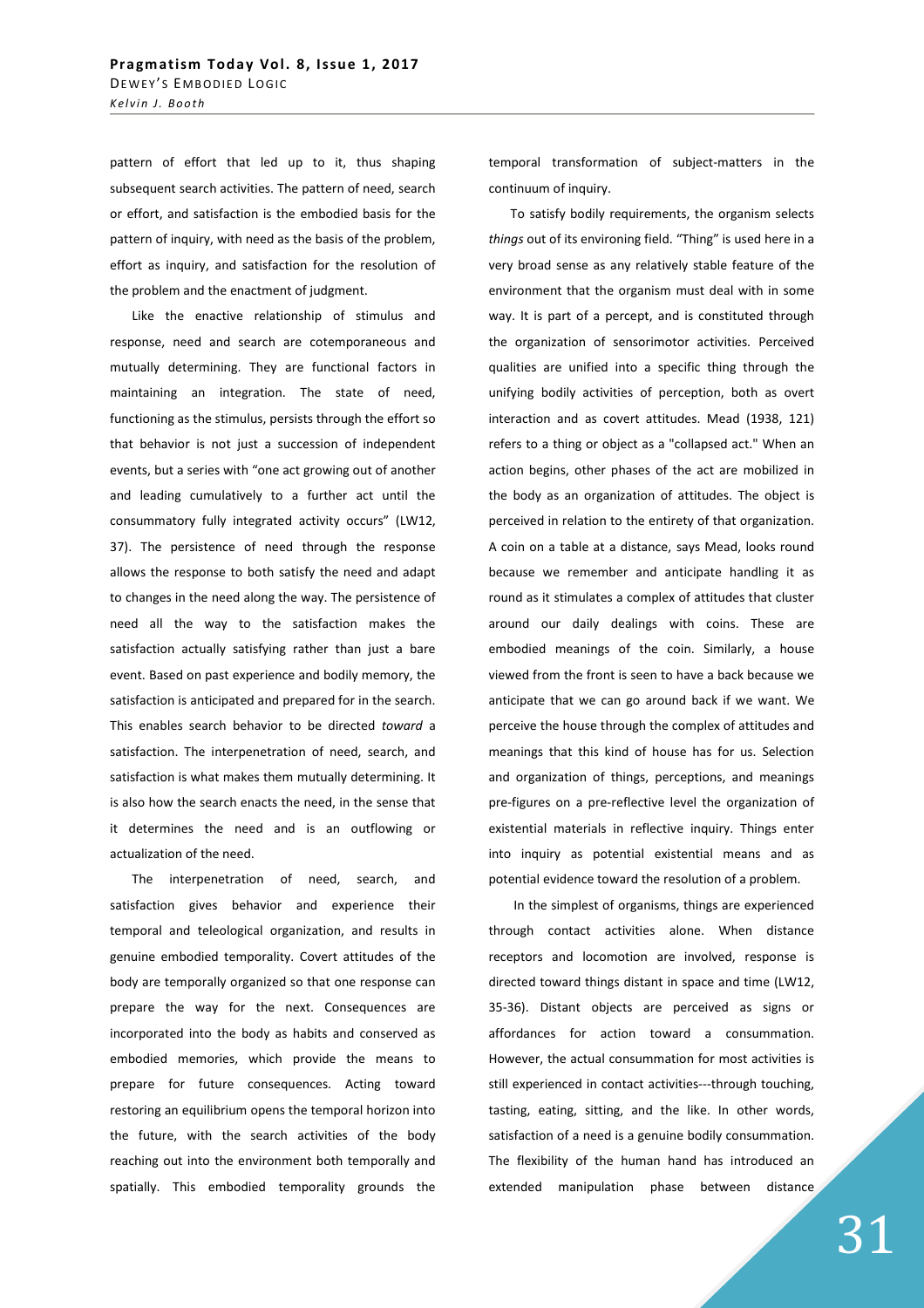perception and consummation (Mead 1938, 24; Madzia, this volume). Hands can pull things apart, put things together, and move things from here to there. Mead and Dewey conceive manipulation in a broader sense than just doing something with the hands. It is any activity that makes use of (manipulates) some object in the natural or cultural environment toward an end not intrinsically connected with that thing. With manipulation, a definite relationship of means to ends emerges. Things become instrumental means, or tools, to remote ends. Embodied cognition is comprised of actual or imagined manipulations of instrumental means toward a satisfactory resolution of a situation.

Though things have connections to each other, they are more or less scattered in the environment. They are not organized. Things that are selected out of an environing field are organized, in proper sense of the word, with respect to each other through the organizing activities of the body. In the logic of the lived body, they are organized through the integration of the organic requirements of the body that specify them. Thus, for a thing to be a thing is to exist always in relation to other things and to the directed activities of organic bodies. Things are elements of organic relatedness.

Embodied thinking occurs when habitual ways of acting are blocked due to changing environmental conditions and undergo a re-organization in the body (MW14, 127, 133). Blocked modes of response reach out into the environment as attitudes to distinguish affordances that will enable their release as overt activity, or to uncover obstacles to that release. Distinguishing these affordances constitutes the organization of the stimulus. Bodily attitudes undergo a re-organization as they make their selections. This constitutes the organization of the response with respect to the particulars of the environment. This response effects a re-organization of perceived relationships in the selected materials, increasing the definiteness in the stimulus, which in turn suggests new avenues of response until there is a definite overt action. The body

uses existing conditions and its repertoire of responses as *intermediate means* toward establishing a new integration. When a response is conceived before its execution, it is an idea. It is conceived as a possible way of action to be carried out on existential conditions. Reflective thinking proper occurs when responses are delayed, when avenues of possible responses are tried out in imagination, and possible ways of acting are given linguistic formulation as ideas.

Dewey refers to embodied thought as "qualitative thought" (MW5). The body lives a life of immediate quality, and the transformations that constitute its life are transformations of immediate quality. Dewey insists that no verbal symbols can do justice to the fullness and richness of the qualitative. The qualitative dimension of thinking has a controlling and directing influence on our verbal formulations (LW5). Thinking begins in the qualitative bodily tension of need that is pre-cognitive and directly had. The thinking that follows the original feeling consists of the ideational and conceptual transformation *of* that feeling. Immediate qualities stop the thinker "when he enters the wrong path and send him ahead when he hits the right one" (LW1, 125). Dewey says that whenever an idea loses its immediate felt quality, "it ceases to be an idea and becomes, like an algebraic symbol, a mere stimulus to execute an operation without the need of thinking (125)." When thinking loses a sense of immediate quality it ceases to be thinking in the true sense of the word.

Every situation is characterized and permeated by a pervasive and unique quality undergoing transformation. As the situation develops, this quality is differentiated into things and relations. The differentiated qualities "hang together; there is a great variety of them but they are saturated with a pervasive quality" (MW5, 322). They hang together because they are differentiations within the experience of an organized body. The pervasive quality has a controlling influence on the selected and differentiated features within it. It enters into all the minute adjustments of the organism, and all the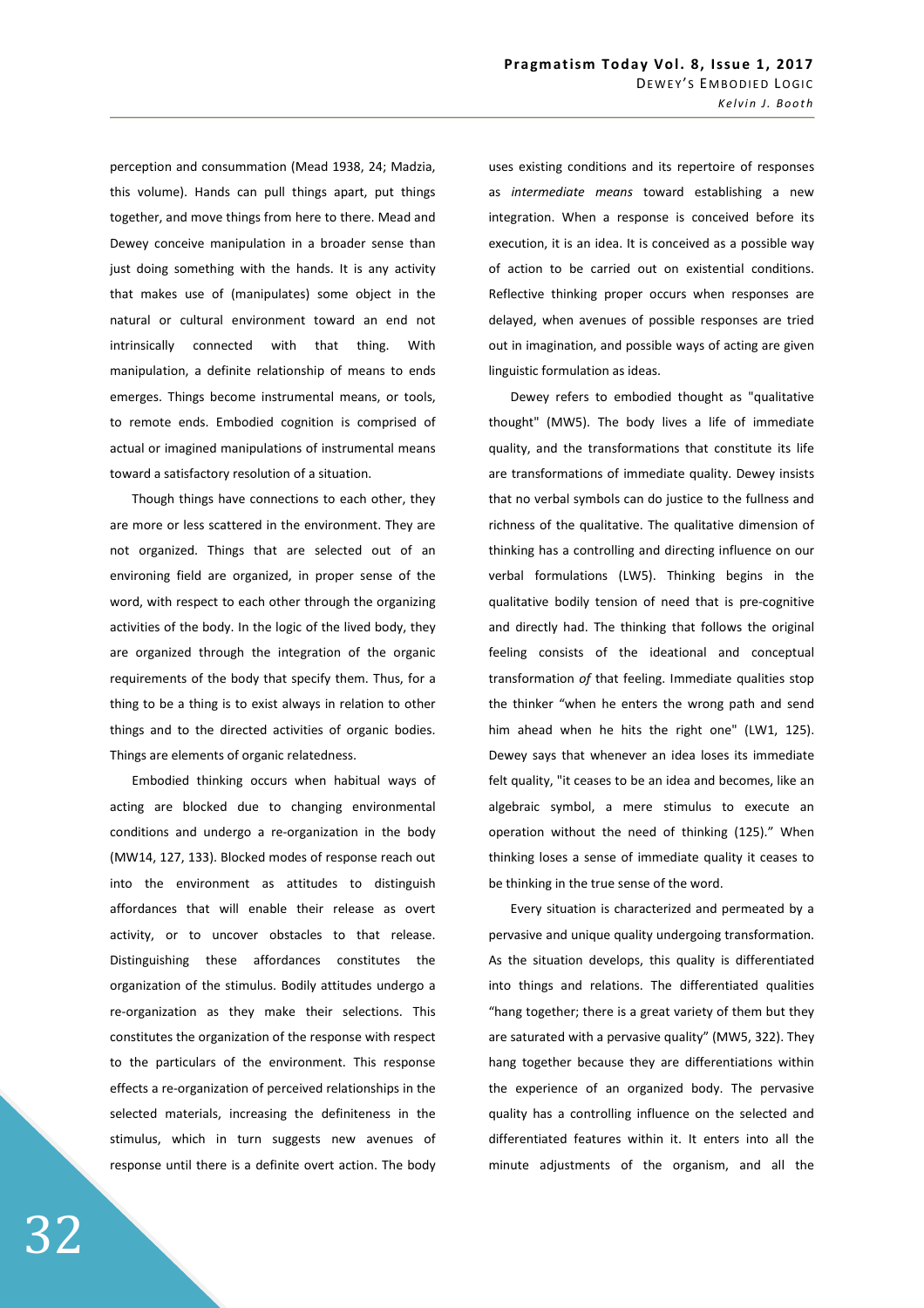operations and observations of inquiry. Selecting, relating and associating are carried out in reference to the pervasive quality. It is this quality that allows any particular element of an inquiry to feel that it fits well with the transformations that are going on. The pervasive quality also sets the limits from which and to which organization moves. It carries a feeling of whence the movement comes and a whither it is going. It sets the limits on "enough."

The bodily impulsion toward re-integration that propels thought is emotional. Emotion is both propulsive and anticipatory—propulsive in that it seeks an outlet in overt activity, and anticipatory in that it comes with want and expectation. Without this propulsive emotion, reflective thought is undirected and goes nowhere. As anticipatory, emotions give qualities their significance toward an expected outcome (LW1, 48). Things have significance because of felt emotional anticipations that go with them and that are characteristics *of* them. Bodily emotion is the selecting and relating "force" giving a qualitative unity to otherwise distributed elements of a situation (49). The reorganization of the situation is the reorganization and articulation of the moving emotion; it is emotion differentiated into objects and relations. The organization and reintegration of meanings is the transformation of emotional quality. Even the most intellectual thinkers "press forward toward some end dimly and imprecisely prefigured, groping their way as they are lured on by the identity of an aura in which their observations and reflections swim" (LW1, 80).

#### **3. Social Embodiment and the Gesture**

The mutually determining relationship of stimulus and response that is found in the relationship of living bodies to their world also holds for communication between individuals in what Mead calls the "conversation of gestures" (Mead 1934). Mead is well known to sociologists for his social theory of mind and self. What is less appreciated is how his theory is an embodied and enactive theory of mind. Throughout the 4e literature,

the social aspect of human embodiment has not yet received the treatment it deserves (Booth 2016; see Franks 2010, Madzia 2013 for exceptions). Mead's work offers a rich resource for developing a social 4e approach to cognition.

A gesture is any movement of one organism that is responded to by another. If a movement of one organism does not arouse a response in another, that movement is not a gesture. Viewed from the point of view of the second organism, the gesture of the first organism is part of a stimulus in Dewey's understanding of that term. It is that part of a developing coordination of the second individual that is falling away from an equilibrium and that demands a recovery through a response. The response of the second organism determines the meaning of the gesture for that second organism. In Mead's theory, the meaning of the gesture is in its relationship to the outcome of the social act for the responding organism. Its meaning is in its function as a sign of an anticipated outcome. A gesture of the first organism means a later phase of the act to the second organism, so that the second individual is responding not only to the present movement, but also to what the gesture portends. We can name this kind of social meaning *gestural meaning*. Gestural meaning is a social form of embodied meaning. It is not something "mental"; it is inter-corporeal. It is embodied both in the movement of the first individual and in the response of the second individual. Gestural meaning is found in the relationship of the bodily movements of two organisms to other elements of their social act, including elements (things) of the environment.

A conversation of gestures involves the mutual adjustment of at least two organisms to the movements of each other. A gesture in this case is not a whole act or movement of the gesturing individual; it is the *beginning* of a movement, an attitude, of the first organism that evokes the response in the other. As one organism begins a movement, the second organism adjusts itself as it anticipates the full movement. The beginning of the second organism's response then evokes an adjustment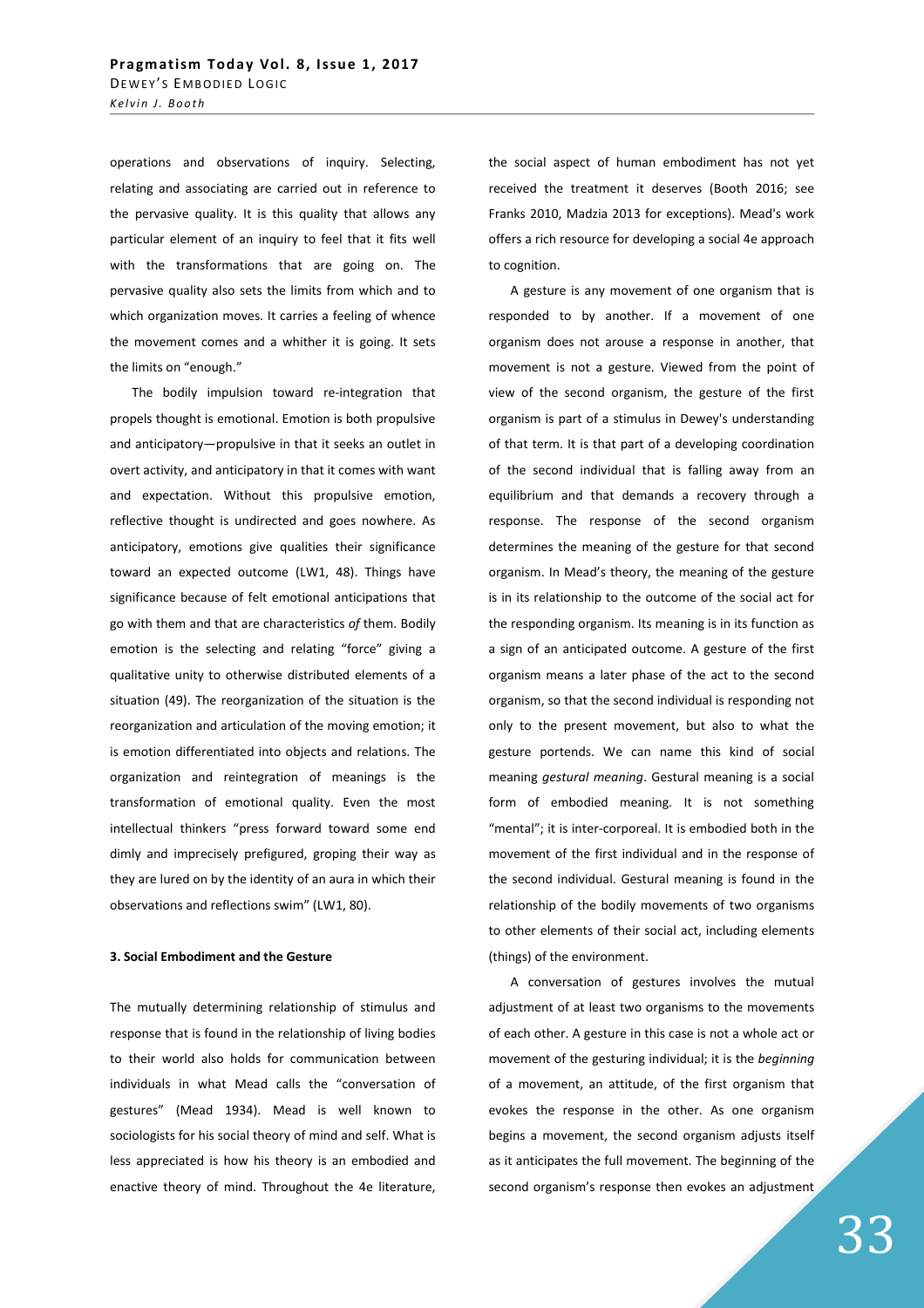on the part of the first organism, which then stimulates a further adjustment by the second organism, and so on. Each organism responds to the attitudes of the other. The metaphor of a conversation is not strictly accurate, for there is no taking of turns as in an actual conversation. It is more like a dance that develops as a single dynamical system of communication and embodied meaning (King 2004). It is reciprocal enactment. It is impossible to separate stimulus and response in this dance of gestural meaning. Rather, they are functional factors in a developing relationship of mutual adjustment, with any movement having aspects of both stimulus and response.

This conversation or dance of gestures does not require self-consciousness (Mead 1934, 78-81). In nonhuman animals, both individuals are focused completely on the movements of the other, not their own movements. They are not conscious of the meaning that their own gestures have for the other. This is the case for gestural communication throughout the animal kingdom, and it is the case for much our own gestures as well, often much to our embarrassment and dismay when we discover what we have unintentionally communicated gesturally to others.

 We humans (unlike other animals, as far as we know) have the ability to indicate the meaning of our gestures to ourselves. We are self-conscious. We become self-conscious by learning to respond to our own gestures as others respond to them. By taking the position of others toward our own gestures, we gain an understanding of the meaning they have for others, and consequently for ourselves. As Mead puts it, not only is there meaning, but there is now also consciousness of meaning (Mead 1910/1964). With the ability to take the position of the other, we can also indicate meanings to other humans as we would indicate them to ourselves. In this way, gestures come to have intentionally shared meanings. That is, they become symbols with *symbolic meaning*. A symbol, whether a vocalization, a bodily movement, or a physical mark or object, carries the

same generalized meaning for a social group as it does for the individual using the symbol.

Symbolic or linguistic meaning is not a separate kind of meaning appearing on the evolutionary scene. It is still gestural meaning, but now those gestural meanings are shared among members of a group. Since gestural meaning is embodied meaning, symbolic meaning is also a form of embodied meaning. Symbolic meanings are still bodily attitudes. With James, Mead says that there is even a "but" attitude, an "if" attitude, and a "though" attitude (James 1912, 95; Mead 1934, 86; Johnson 2007, 94-98). These form the basis of the logical relations of conjunction, disjunction, affirmation, negation, and hypothesis.

Language is the primary carrier of symbolic meanings. Its reference, according to Mead, becomes general and objective because its meanings are shared. The linguistic sound or mark acquires meaning in a community of shared use and shared consequences. With language, the conversation of gestures becomes an actual conversation where every meaning is a slight beginning of a response represented and evoked by a linguistic symbol. Though linguistic symbols have reference to things in the world, the primary function of language is not to "represent" the world, but to direct attention and evoke action. For pragmatists, language is a tool for evoking meaning, and as a tool it is part of the intermediate or effort phase of movement toward a consummation.

By taking the position of the other toward our own meanings we are able to internalize into our bodies the conversation of gestures. Thinking, in Mead's embodied theory of mind, is nothing other than an internal conversation of gestures trying out in imagination various actions and influencing oneself as we would be influenced by others. "When you are reasoning, you are indicating to yourself the characters that call out certain responses—that is all you are doing" (Mead 1934, 93). Internalizing the conversation of gestures is internalizing the mutual determination of stimulus and response.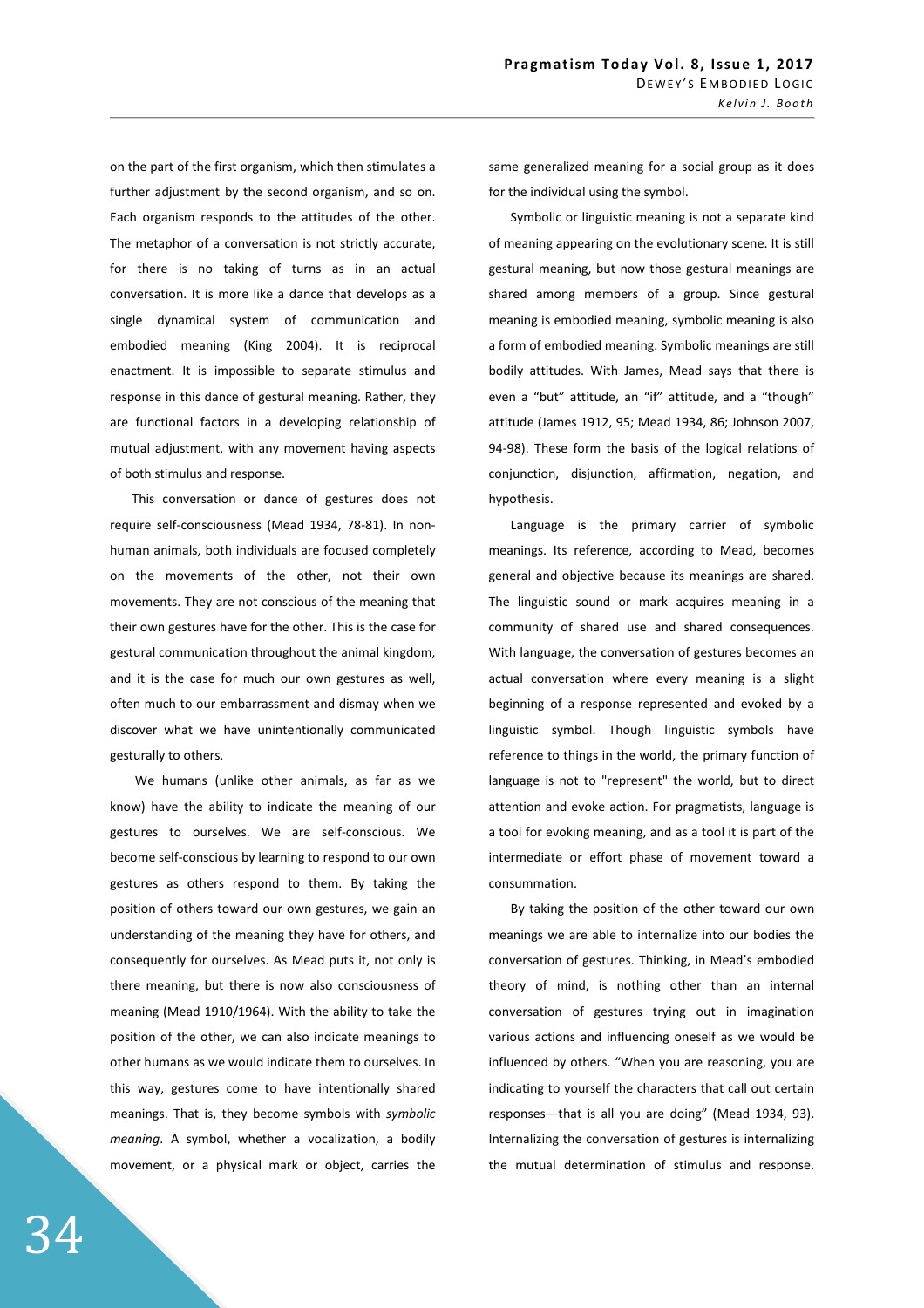When you are acting in a rational fashion, "you are indicating to yourself what the stimuli are that will call out a complex response, and by the order of the stimuli you are determining what the whole of the response will be" (94). Bodily attitudes become ideas in relationship to other ideas. One idea functions as the stimulus and another idea functions as the response in an internal conversation of gestures. This response then can serve as a stimulus to further ideas. One's response to one's own attitudes determines the meaning of those attitudes and determines how they function in the role of the stimulus. The dynamics of the overt conversation of gestures and the mutual determination of stimulation and response is played out in thought and imagination. This is an embodied view of reasoning.

Reflective thought has the same structure as the prereflective organization of attitudes. It moves from an indeterminate stage of need, through the intermediate stage of search or effort, to a determined satisfaction or consummation, with the condition of need and the anticipation of satisfaction persisting through the effort phase of thought. The difference is that reflective thought involves symbol-meanings, not just immediate meanings. Blocked habits reaching out into the environment become alternative courses of action that stand out as ideas and possibilities. The complexity of the central nervous system enables the covert initiation of various possible responses before the completion of an act. This "makes possible the exercise of intelligent or reflective choice" (Mead 1934, 98). Through indicating responses to ourselves and to others, we can break up our potential responses and recombine them in new ways that offer new possibilities. We analyze and synthesize. Things selected out from the environment become named objects, and settled objects become sources of ideas that can used in further thinking.

In abstract thought, the individual takes the attitude of the "generalized other" rather than one other individual. The generalized other is a community, and the attitude of the generalized other is the generalized attitude or response of the community. Mead

emphasizes that it is only by taking the position of the generalized other that a person can think at all (Mead 1934, 155-156). The meaning of an abstract idea or symbol is the meaning given by the generalized other. Abstract meanings are stated in terms of the generalized attitudes of the entire social group (155-156n). The more abstract the thinking, the more removed from particular responses it is. Though abstract, these concepts are still rooted in the bodies of the social group because they are shared attitudes, and attitudes are always attitudes of the body. Because concepts are based on the attitudes of an entire group, them may seem to float unmoored to any particular body, therefore to any bodies at all. But they are always embodied in the attitudes of the group, and they are embodied in the responses of particular individuals as they express or respond to the generalized other.

Mead calls symbols *universals*. A universal is a symbolized attitude of the generalized other in response to the particulars of a developing situation. A universal generalizes the different perspectives of multiple individuals within a social group. The wider the group, the more universal the symbol. Because a universal's reference is objective and general, it is not attached to any particular thing. Dewey reminds us that smoke is a natural sign of fire due to an existential connection between the smoke and fire (LW12, 57). As a natural sign, smoke is evidence of fire. On the other hand, the word "smoke" is a symbol or universal, though it represents actual smoke in general, is not evidence of anything. As a universal, it is removed from actual existence. Removed from existence, universals make ordered, and re-ordered, discourse possible (58). Symbols can be related in ways not tied to the actual connections between things. This allows new meanings to be created and possible outcomes to be rehearsed in imagination before engaging in action. Imaginative rehearsal, reasoning, and language can be developed without limit and can themselves come under the examination of reasoning. One result is logical theory.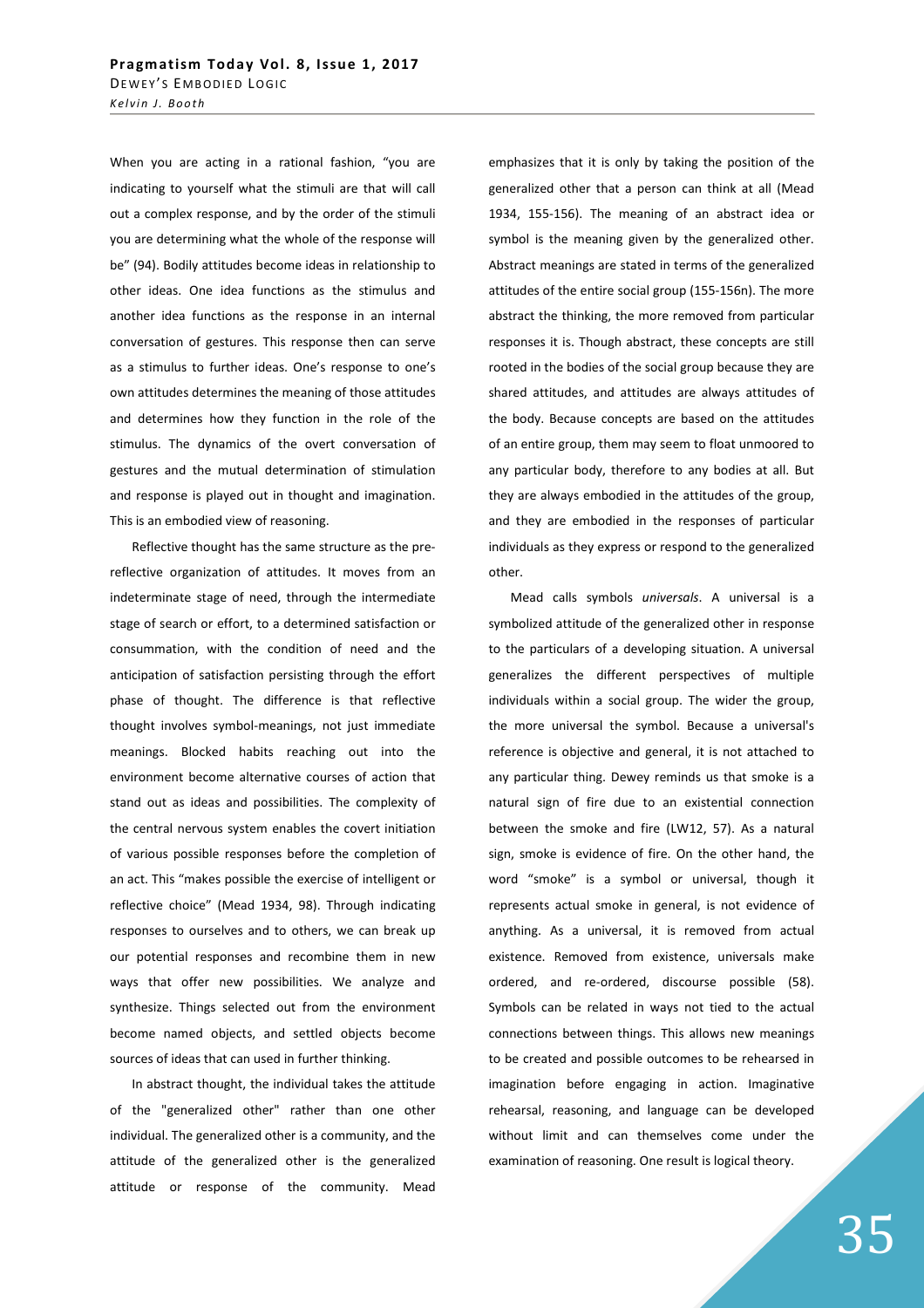In Dewey's terminology, symbols or universals have *reference* to existential things, and they have *relations*  with other symbols. The relations that symbols or universals have to each other are formally expressed as non-existential or *universal propositions*, which include definitions. Definitions express the relations of symbol meanings to each other. Existential things have *connections* with each other, and these connections allow one thing to serve as evidence of another thing. The connections that things have to each other are formally expressed as *existential propositions*. Universal and existential propositions have mutually determining roles within the pattern of inquiry toward the construction of judgment.

# **4. Enactive and Embodied Judgment**

Inquiry begins with an indeterminate situation. Indeterminacy is first experienced on a pre-reflective, purely embodied level. No matter how abstract the subject-matter, it is experienced on the level of feeling. The feeling of indeterminacy stimulates a response toward a re-determination. This response becomes inquiry, says Dewey, when conditions are consciously examined for their potentialities, and action is taken to realize some potentialities rather than others (LW12, 111).

The first step toward a resolution is to determine the nature of the problem. Observation looks for things that are settled in order to enactively determine preliminary facts and bring the nature of the problem into better focus. This begins the determination of the stimulus of inquiry. The initial lack of organization of factual materials is why the situation is problematic. Organizing the facts of a situation requires the organization of meanings as possible operations (attitudes) that pick them out. Initial facts suggest and stimulate further operations of observation to determine further facts, which in turn suggest further observation, and so on. In this way, facts control and determine observation at the

same time that operations of observation control the determination of facts. This is the enactive relationship of stimulus and response played out as the enactive relationship of factual materials on one hand, and operations of observation and test on the other. Possible modes of response are conceived as ideas, which we saw are linguistically represented attitudes of the body. Ideas guide the direction of further operations and further determination of facts.

Determining the factual materials locates and describes the problem. Ideas and conceptual materials represent possible movements toward a solution. Factual materials and conceptual materials develop correlatively as "functional divisions in the work of inquiry" (LW12, 116). Both are operational, thus enactive and embodied. Ideas are operational by directing further operations of observation and test. They enact the factual materials that are their subject-matter. Facts are operational by being selected in such a way that they can function as evidence and suggest ways of acting toward a solution. Those that do not fulfill these roles are set aside.

Examining the relationship between facts and possible courses of action constitutes reasoning. As we saw, reasoning in Mead's embodied view is an internalized conversation of gestures trying out in imagination possible modes of response. Reasoning can anticipate potential changes before action is taken, and thus direct action in a controlled manner. However, reasoning by itself does not resolve the existential situation. The actual resolution of the problem must involve action in the world. At some point inquiry ends and definite action begins.

The end of inquiry is judgment. End is intended here in two senses: as the ending or termination of an inquiry, and as the objective of inquiry. Judgments are pivots between inquiry and action. They are the result of an inquiry and the beginning of action. Because judgments initiate action, they are individual and have real existential import. Dewey uses a legal judgment to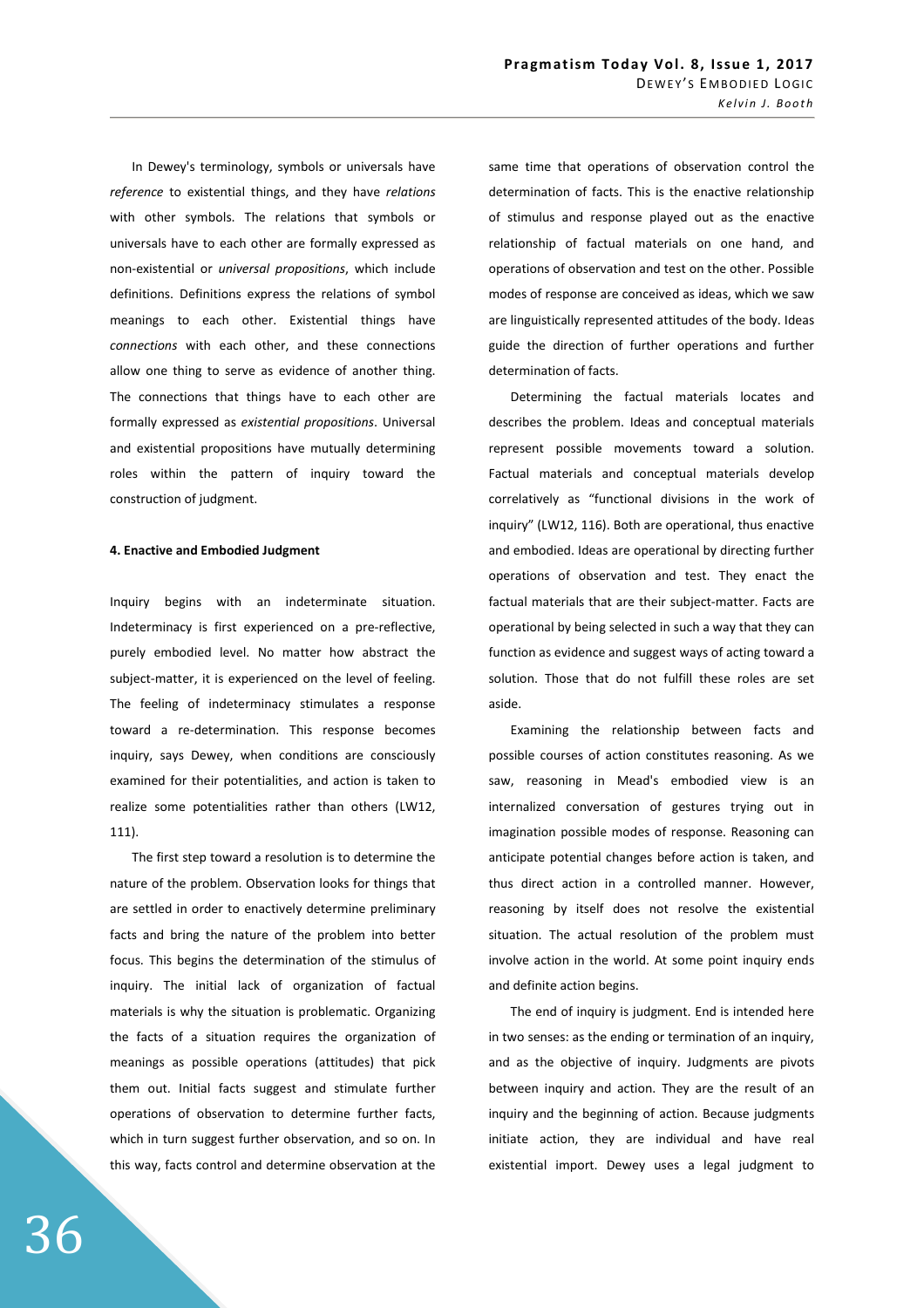illustrate the function of any judgment. A legal judgment is the end of an inquiry and it prescribes certain actions. A judgment of guilty or not guilty means that either some recompense or punishment is required, or that a person goes free. The action then resolves, or does not resolve, the actual existential situation. Value judgments, if they are judgments in the logical sense and not just unconsidered opinions, are the ends of a process of evaluation and indicate the preparation or willingness to take certain actions (LW12, 123-5).

Judgments are stated in a subject-predicate form. The subject of judgment is a determined object, a specific *this.* An object is subject-matter that has been settled though inquiry. Once settled objects are available as means for subsequent inquiries. In the development of an inquiry, the determinate subject of a judgment emerges from the factual materials that set the problem and that provide evidence toward a solution. As a definite object, it invites predication; and any settled object can serve as the subject of predication. The predicate of judgment anticipates a possible solution to the problem set by the subject, and specifies actions to be taken toward the solution.

The subject and predicate of judgment are mutually determined through the process of inquiry. This mutual determination is an extension of the embodied and enactive relationship of stimulus and response. Again echoing his Reflex Arc article, Dewey in *Logic* refers to the relationship between subject and predicate as a "division of labor" in the distribution of active factors toward a desired consequence (LW12, 136). Existential materials that set the problem and constitute the subject are an extension of the stimulus. The conceptual formulations that offer a possible solution and that constitute the predicate are an extension of the response. Just as the response determines the nature of the stimulus, the conceptual materials involved in predication determine the nature of the subject. For instance, the judgment "this is sugar" conjoins an existential "this" to the conceptual predicate "is sugar" (131). This predicate is an *anticipation* of the resolved

situation. To determine that something is sugar means that it will sweeten something, or if tasted we will experience sweetness. As an anticipation, it is a bodily attitude, a mode of response. The predicate "is sugar," as a mode of response, determines the nature of the subject. The word "sugar" is a universal. It represents attitudes of the generalized other toward a certain substance. That is, it represents the organization of a nexus of social responses toward a specific kind of thing.

Judgments are always in some degree provisional. They develop through phases of partial judgments, which Dewey calls "appraisals" or "estimates" (LW12, 136). These partial judgments, when used in further inquiries, are expressed as propositions. Propositions are provisional means toward final judgments. They are evaluated according to their effectiveness in moving inquiry to a judgment. The formal subject-predicate structure of a proposition is the same as that of a judgment. On their face, propositions and judgments look the same. The difference is their place and function within inquiry. A proposition is an intermediate means toward a judgment, while a judgment is the end of an inquiry and the beginning of action. Judgments are expressed as propositions in further inquiries in what Dewey calls the continuum of judgment. The continuum of judgment is the ongoing mutual determination of facts and concepts within the continuum of inquiry and experience.

The development of a judgment is a temporal event within the continuum of embodied experience. We saw that experience is temporally organized through the interpenetration of need, search, and satisfaction so that previous experience is carried into the present and toward a future integration. Similarly, every judgment is rooted in previous judgments and appraisals, and looks toward the actual resolution of the problem in the future. The development of judgment involves the transformation of existential and conceptual materials, where the results of prior inquiries become available for future inquiries. Dewey criticizes traditional logic for being removed from the temporal continuum of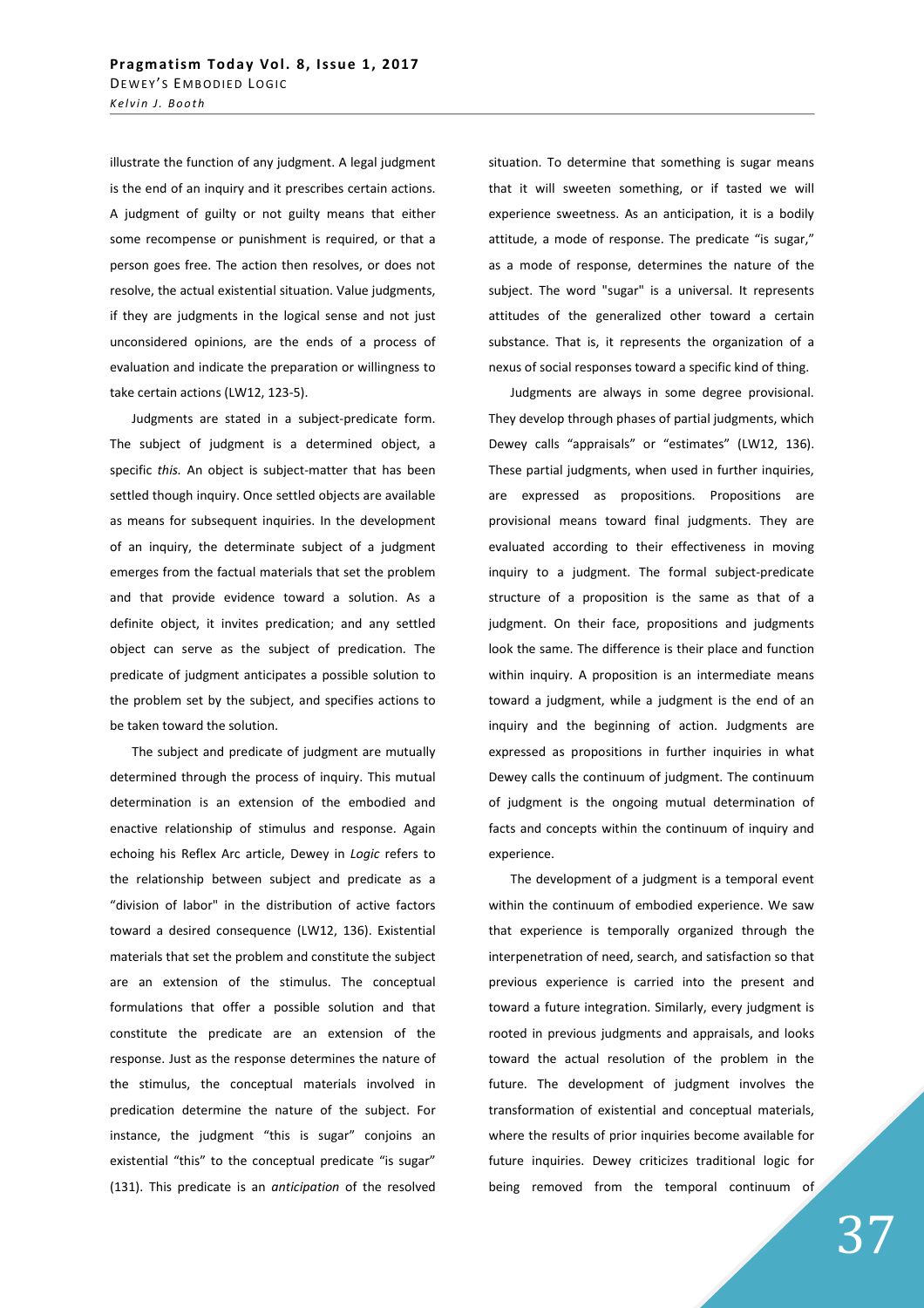experience and inquiry. It is, as it were, a disembodied logic. Dewey wants to situate logical forms within the continuum of inquiry, which means within the embodied activities of inquirers. Without the lived body, there is no whole to give an inquiry meaning. Without an account of the lived body in an actual world there is no temporal development, but only haphazard wandering, mechanical routine, or the application of external means without regard to actual consequences.

The temporal and spatial dimensions of inquiry are expressed in *narration and description* (LW12, 186 and 220-243). Thinking about existential situations involves organizing ideas in a temporal sequence, giving thought a narrative structure. At the same time, whatever exists temporally does so in relation to other existences. Coexisting conditions are expressed linguistically as description. Every narration has a background that can be the subject of description, and every description of events that occur as part of an ongoing transformation can be the subject of narration (220). The embodied basis of narration is the temporality that is fundamental to the living organism. The embodied basis of description is found in the relation that selected things have to each other through the organized requirements of the body.

When we take the position of the generalized other to our felt temporality it becomes objective time, and events are located within a definite narrative structure. In daily life as in art, this structure can take on a dramatic quality, including anticipation and fear as well as joy, relief, and regret. While those emotional qualities are disregarded in most scientific inquiries, narrative structure remains fundamental to the organization of existential and factual subject-matters. There is always some sense of dramatic anticipation and resolution in any inquiry.

Fundamental to the development of any judgment is the activity of *comparison and contrast*. Comparison is a re-qualification of existential materials so that qualities serve as signs for a potential resolution. It is thus primarily directed toward determining the subject of judgment. Some qualities or objects stand out as more important or relevant than others for the purposes at hand. This happens on both a reflective and prereflective level. Pre-reflectively, things *feel* similar or not similar in relation to the development of the unique pervasive quality of the situation. "Similarity is the *product of assimilating* different things with respect to their functional value in inference and reasoning" (LW12, 186-187). Unique immediate qualities are assimilated to the pervasive quality, and they are assimilated to one another when the same mode of response yields similar consequences. When this embodied feeling of similarity is socialized and symbolized it becomes comparison and contrast. Within the temporal continuum of judgment, comparison is prospective as it involves anticipated consequences, and it is retrospective as it involves recollections of past conditions and consequences.

Comparison and contrast grow out of the embodied process of selection and rejection. We saw that the existence of a thing *as* thing depends on the selection process that determines it. Similarly, in the activity of comparison the qualities that are compared depend on the operations and purposes of the comparison. Objects are constituted and determined in comparative relationships to other objects. This is an enactive view, in that objects do not exist ready-made to enter comparative relationships but rather are constituted in those relationships through embodied operations of inquiry. The organic process of selection and rejection, and relating thing to thing, becomes comparison when humans can indicate to themselves through social symbols the potential responses and the anticipated consequences of things in their relationships with each other. Responses are compared in imagination as possibilities. Comparison and contrast are formalized in propositions of conjunction and disjunctions, based on feelings of *and*, *but*, and *not*.

The logical operations of *analysis and synthesis* are based in comparison and contrast. Through comparing things with each other, analysis locates facts and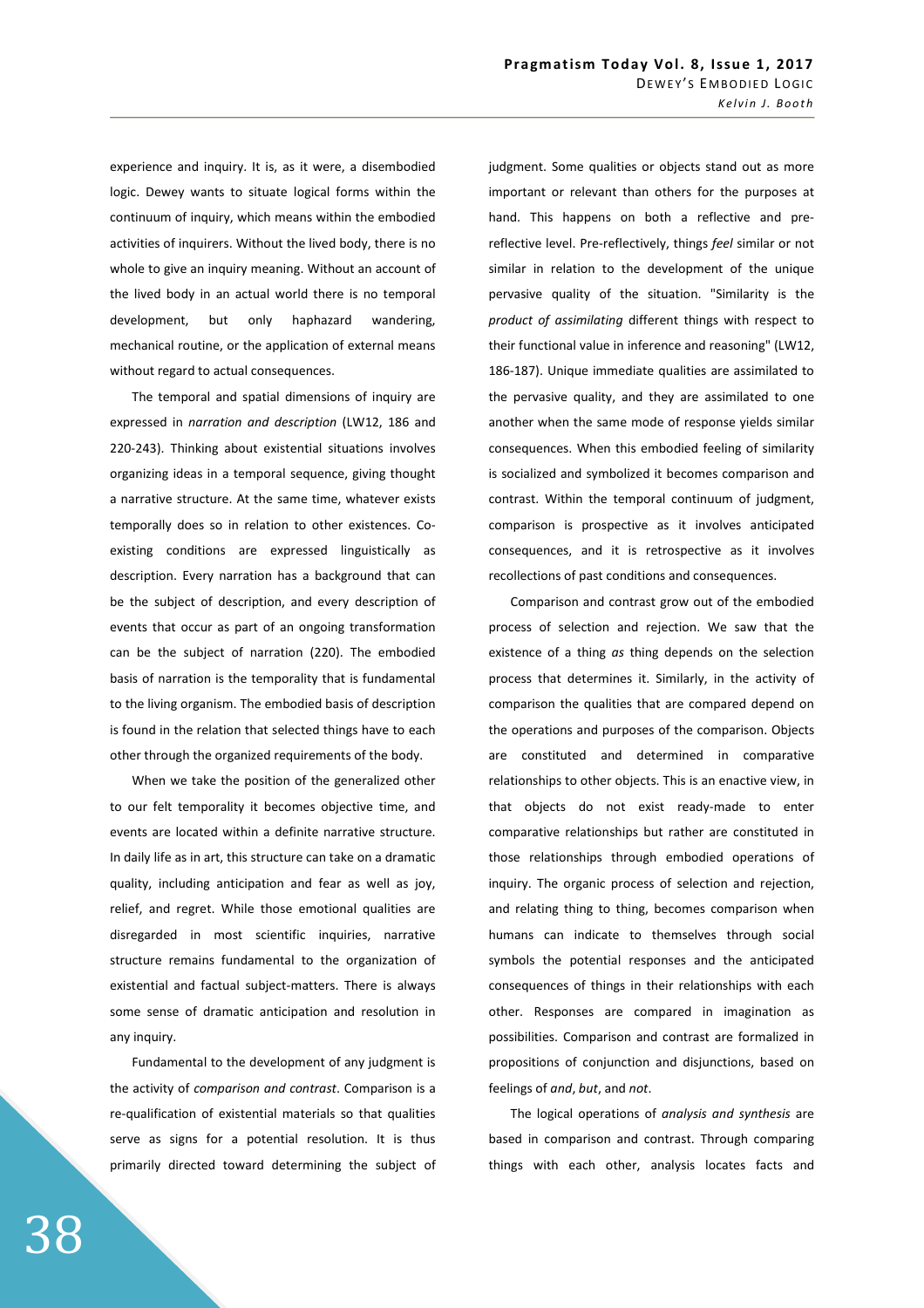identifies obstructions and resources for inquiry. It works toward determining factual materials and defining the subject of judgment, and is part of the determination of the stimulus within the developing judgment. Correlatively, synthesis is a re-arrangement of analyzed elements toward a unified situation. It is prospective in character. It works toward predication in judgment and is part of the determination of the response. Synthesis also works toward the determination of settled objects, which become available to serve as the subjects of judgments and propositions. The embodied basis of analysis and synthesis is found in the relationship between whole and part, and differentiation and integration. It is also found in the flexibility of the human hand and its ability to rearrange elements of the world into new relationships, and to extend the temporal range of inquiry (Madzia, this volume). Facts are analyzed, determined, and re-qualified through manipulation, either directly with the hands, indirectly through material tools, or conceptually through conceptual tools.

Analysis is not the discovery of pre-existing and independent elements of a situation. It is the determining of factual matters as signs toward a resolution. The sign function is found in the connections that things have with each other, and in the import these connections have for the requirements of the inquiring organism and the resolution of the problem. Analysis discovers the way in which elements of a situation can serve as means to meet those requirements. As means toward a judgment, established facts, information, and data are "things *by which* we know rather than things known" (MW5, 346). The real object of knowledge is the conclusion or judgment. Facts are evidential means toward the conclusion. Synthesis is the integration of factual and conceptual materials into an object of knowledge, and into a judgment.

Also based in comparison and contrast are *affirmation and negation* (LW12, 182-199). Affirmations and negations are propositions of inclusion and exclusion according to relevance of existences and concepts to the problem at hand. Affirmative propositions represent the

agreement of different subject-matters in their capacities to function as evidence. They point in the same direction toward a resolution. The word "only" in an affirmation indicates that other possibilities have been eliminated through observation and experiment (189). Negative propositions represent subject-matters to be eliminated because of their irrelevancy to their evidential function toward a solution. Selecting some things always involves simultaneously rejecting others, thus the relationship of affirmation and negation is a conjugate relationship. Affirmation and negation are based in the selections and rejections of the lived body. Organic selection and rejection becomes affirmationnegation when they are named and objectified, and when actions are deferred until their functional capacity is determined in inquiry and the actions are expressed as propositions. Affirmations gain logical status when they are subjected to the social act of *con*firmation—to affirm *with* others in a cooperative social act (188).

 Comparison and contrast also underlie statements of *quantity*. All comparison involves measurement; informally there is more or less of this or that quality. This does not require representation in term of numbers, but it does require that objects and events be analyzed into parts or constituent qualitative elements. Quantity and measurement are based on qualitative experiences, such as too much, too many, enough, and not enough, relative to the determination of a solution. In commercial, scientific, or technological inquiries definite numerical scales are used to achieve a greater degree of objectivity, which can appeal to a wider generalized other. However, this objectivity is always based in a qualitative relationship, which is grounded in the comparative activities of the body.

Since comparison and contrast are qualitative transformations of the situation in relation to a situation's unique pervasive quality, so are the logical relationships that are based in them. Thus, analysis and synthesis, affirmation and negation, and relations of quantity are all grounded in and controlled by the development of the pervasive quality moving toward a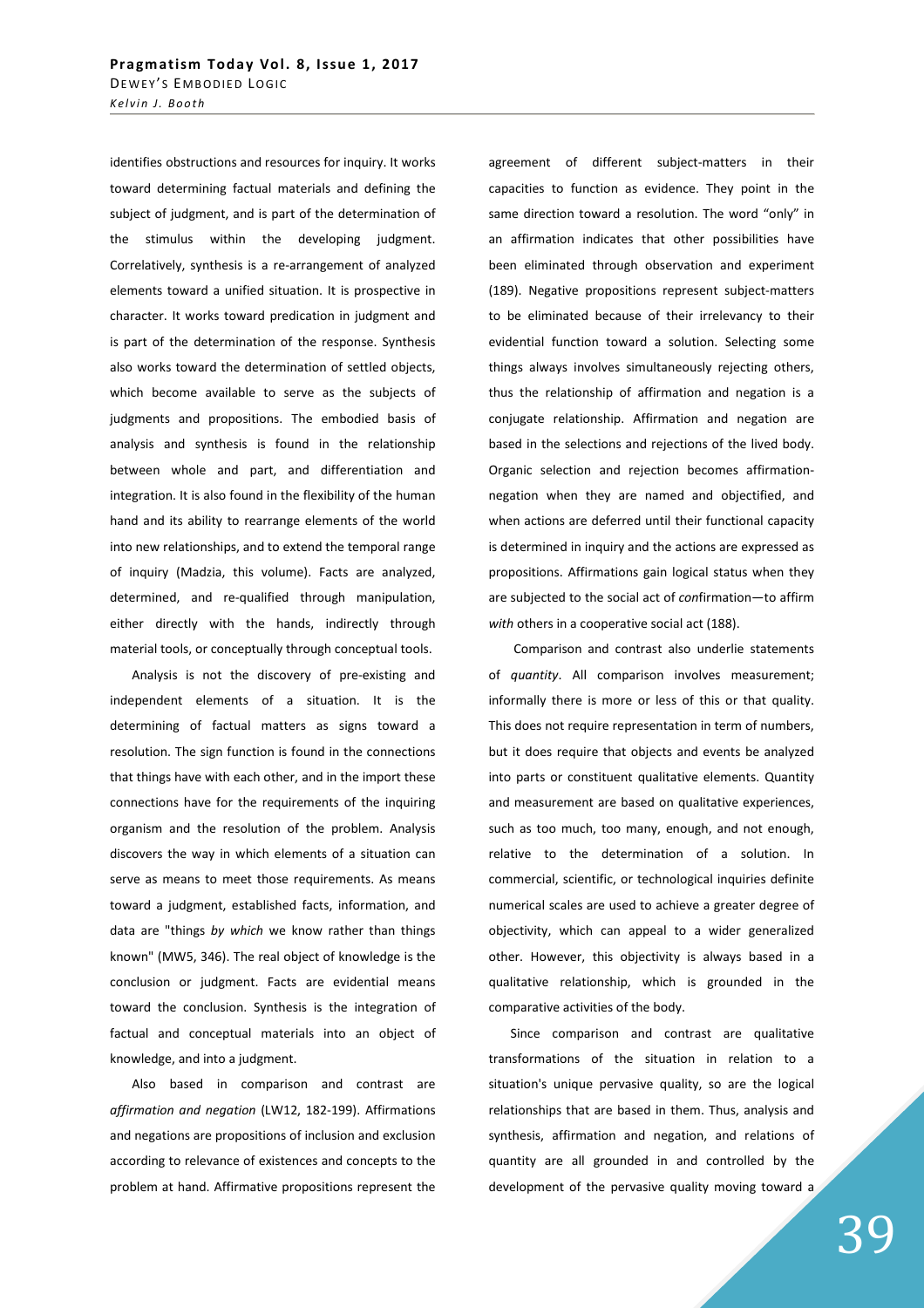felt resolution. This movement is, in turn, nothing other than the embodied and enactive maintenance of an integrated organism-environment relationship on the level of symbolic thought.

#### **5. Embodied and Enactive Propositions**

The subject and predicate of judgment are determined through the two corresponding kinds of propositions previously mentioned, existential and non-existential. Existential propositions are concerned with ordering factual materials toward the determination of the *subject* of judgment. Non-existential (purely conceptual) propositions are concerned with the organization of possible bodily operations, and are aimed at determining the *predicate* of judgment. Non-existential propositions are proposals to enact operations that make existential materials more determinate. The two kinds of propositions are mutually determining, again as functional divisions of labour. Existential propositions fulfil the function of the stimulus becoming more determinate, while non-existential propositions correspond to the response that determines the stimulus. This is an enactive view of propositions.

### **5.1. Existential propositions**

Existential propositions are narrative and descriptive, and are concerned with the determination of conditions that lead to a solution to the problem at hand. They help organize existential materials as *potentialities* or powers to affect conditions through the involvements of things with each other. Dewey divides existential propositions into particular, singular, and generic forms.

*Particular propositions* describe (but do not yet categorize) a singular *this* that is present here and now (LW12, 289-290). As descriptive, they express direct sense perceptions. They occupy the first stage in the determination of the problem and the facts of the case. Particular propositions describe something in its present condition, but also signify potential qualities of what it could be or what it could affect. The predicate of a particular proposition (such as in "this is sweet" or "this will sweeten") represents potentialities that could be actualized if certain operations are performed. For instance, "This is sweet" indicates that something has been tasted or that it would taste sweet if the act of tasting is carried out. The role of the particular proposition is to identify a quality in its function as a sign of other qualities if the operations are enacted. A description, for Dewey, is always tied to an operation, a way of acting; and ways of acting always involve the anticipation of consequences. The pre-reflective embodied basis of particular propositions is found in the organism responding to certain qualities in its environment with a bodily anticipation that other qualities will follow its response.

*Singular propositions* determine and identify a singular *this* to be of a certain kind ("this is refined sugar") (LW12, 290-293). They relate a particular object or event to a general idea. This represents a further step in determining the facts of a situation. A singular as a mere *this* presents a problem as to what kind of thing it is. The resolution is the determination of it being a thing of a certain kind. Members of a kind share what Dewey calls *characteristic traits* that are reliably connected with each other. So, when some characteristic traits indicate that something of a certain kind, such as sugar, these traits become signs of other traits of that kind that are not immediately present but would be discovered upon investigation. This gives a present trait or quality a representative capacity. "This is sugar" represents other qualities, such as easily dissolvable in hot coffee.

Singular propositions depend on knowledge of involvements that enacted things have with each other (like sugar and coffee), which are the result of prior inquiries. Certain immediate qualities are so conjoined with potential qualities that those latter can be *inferred* from the former. From "This is refined sugar" several inferences can be made, such as it is white, granular,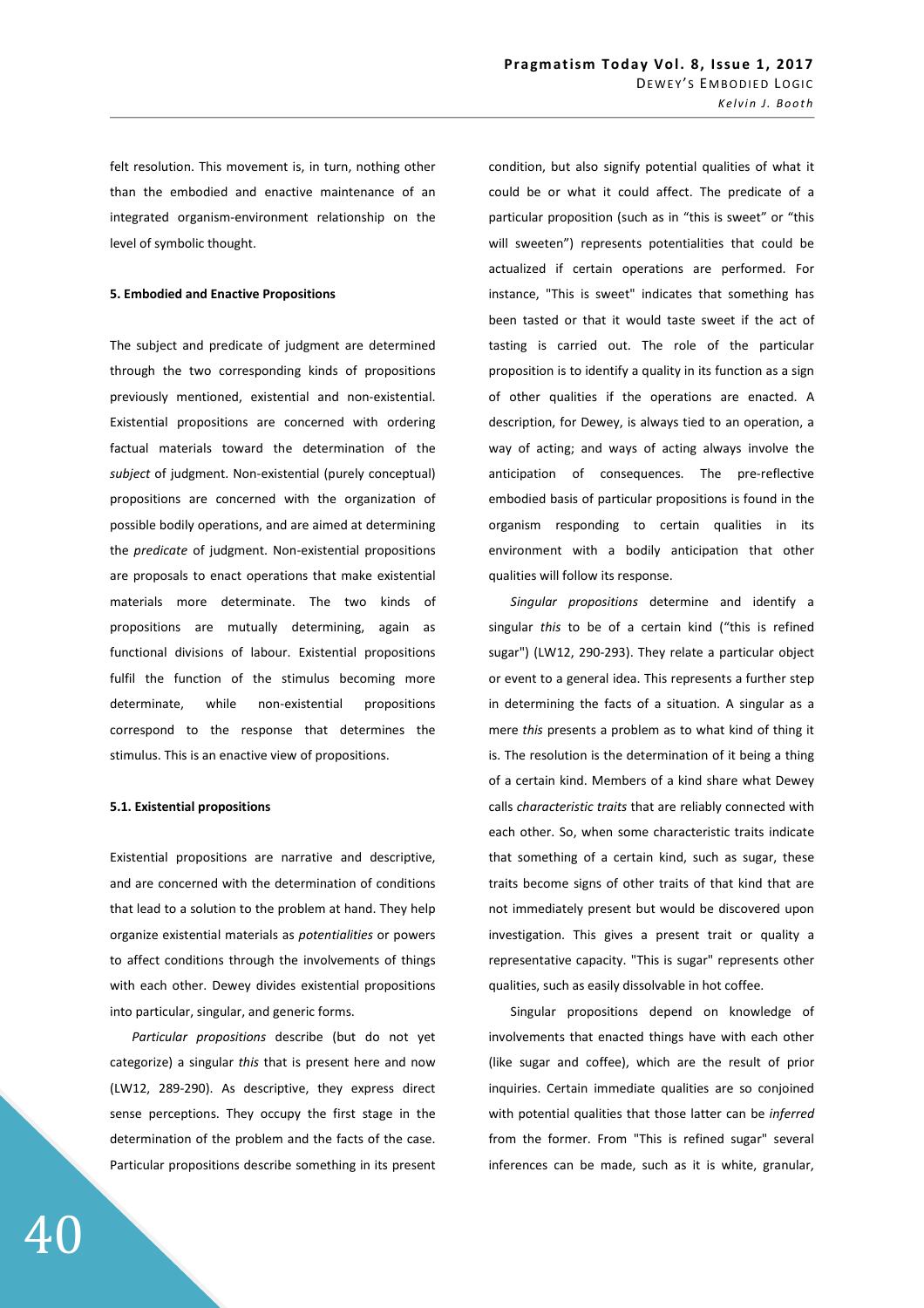dissolves easily in hot coffee, has a certain specific gravity, and poses certain health risks if consumed in large amounts over long periods of time. In this way, a singular object is a set of qualities treated as *potentialities* for specified consequences. If an object is determined to be of the kind "apple" because of its shape, which is one of its characteristic traits, then there will be certain consequences expected from biting into it. If the consequences are not what were expected, a question is raised about the kind of thing it is and what other traits it has. Propositions relating particulars to kinds are necessary for inference from one case to another. Any particular case must be determined to be a case of a certain kind, so that we can conclude that what worked in other cases of that kind will work in the present case.

The bodily basis of identifying singulars as members of kinds is found in the response of the organism in determining certain things to be foods, poisons, dangers, pathways, etc. and in the anticipation of regularly ensuing consequences. The embodied basis of inference is anticipation. Expectation of something absent based on something present becomes inference when it is symbolized in terms of existential propositions. Human culture affords control over this process through symbols and propositions that are socially embodied in the generalized other. In the initial phases of an inquiry, elements of a situation are represented by an unorganized collection of singular and particular propositions. Organizing these propositions is done by enactive operations of comparison and contrast, analysis and synthesis, and affirmation and negation---all activities of the lived body.

*Generic propositions* are propositions concerning the relationships of kinds to each other (LW12, 293-298). They are general existential propositions. A system of related kinds greatly expands the range of inferences that can be made when a singular thing is determined to be of a kind. Operations of inclusion-exclusion determine some kinds to be members of a more inclusive kind. For instance, the kind dog is within the kind mammal. It is also within the kind domestic animal and overlaps with the kind pet. Ideally, relationships of inclusion and exclusion can be ordered until the most inclusive kind is reached. The more inclusive the kind, the wider the application to a variety of circumstances. Kinds are related systematically by a system of affirmations and negations.

But what determines a kind? Dewey dismisses the idea that kinds are based on the recurrence of preexisting common attributes of things in the world (which would be a non-enative view of kinds). A mere succession of particular instances cannot determine a kind. Every existence is like any other in some respects and unique in others, with no *a priori* grounds for comparison. Recognizing a recurrence or a commonality already presupposes a kind that enables an event to be understood as recurring, or a set of objects as having a common quality—just as for something to be a stimulus there must be an existing mode of response. Commonalities among members of a kind are not found by extracting common features, but by enacting operations that have specified consequences. "Common" refers to a mode of response, not qualities. Any group of traits can serve to distinguish a kind, such as (suggests Dewey) cross-eyed bald shoemakers. But such a kind has no use in inference and no evidential value for predicting other traits (LW12, 267). A kind emerges and is determined through practical use.

As we saw earlier, an anticipated consequence or attitude is already, on a pre-reflective level, a general to a particular stimulus. But on this level it is not yet a kind. Kinds emerge when a reliably coherent set of consequences are socially objectified through language, and a definite relationship between existential qualities of objects is established. A readiness to act may be a potential logical generality. When a potential logical generality is actualized in the form of existential propositions accepted by a community of inquirers, it becomes a kind.

Dewey identifies two other types of existential propositions (LW12, 298-300). *Contingent disjunctive*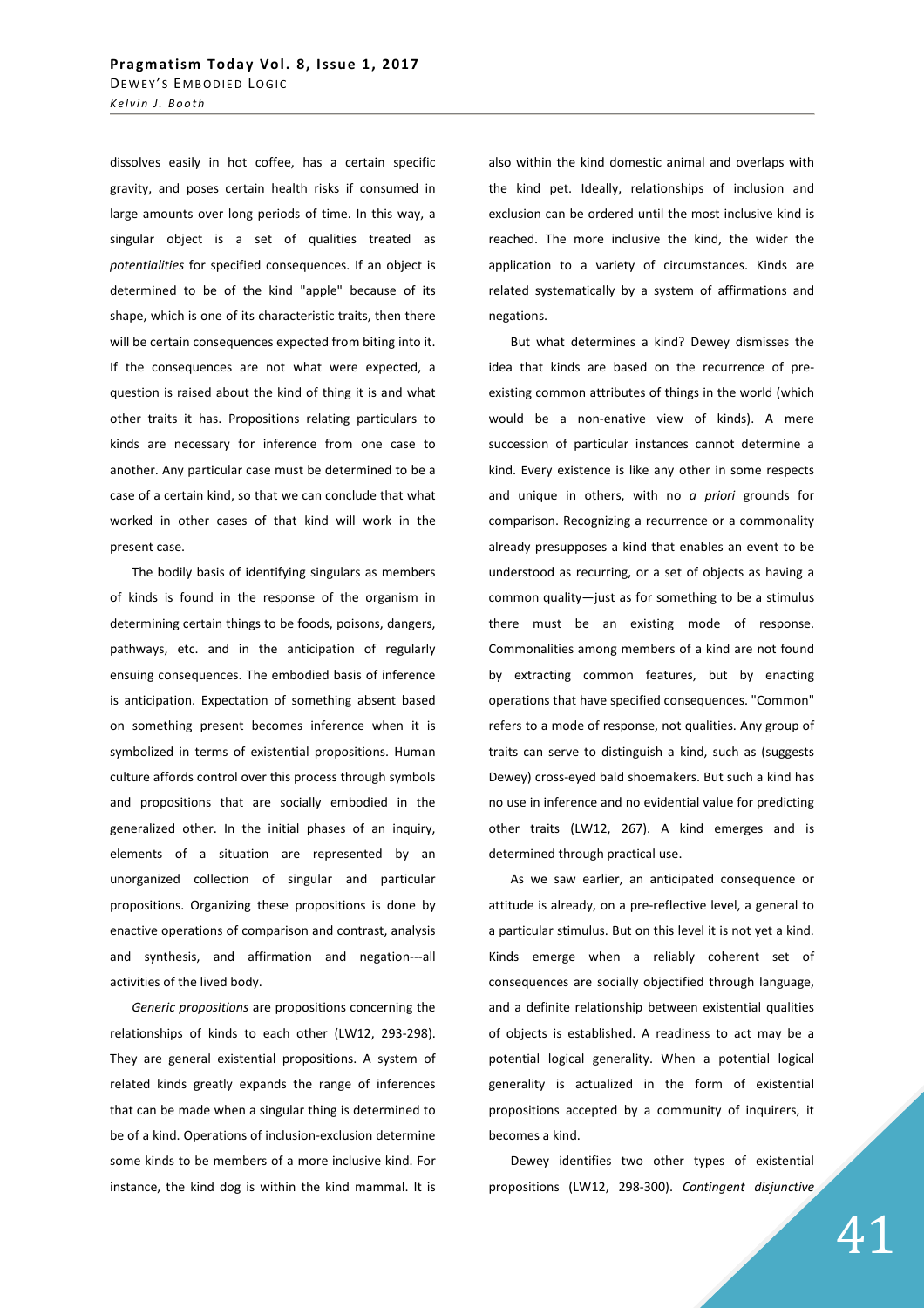*propositions* are existential propositions of inclusion and exclusion necessary for identifying and ordering kinds, and locating singulars within a kind. *Contingent conditional propositions* are linguistically hypothetical, thus seem like they might be non-existential. However, they refer to singulars. "If you leave that out in the sun, it will melt." This proposition identifies a singular as one of a certain kind, the kind of easily melted things. Thus, it is a variant of a singular proposition. The antecedent and consequent in the *if-then* form in this case have literal temporal meaning. The connection between them is contingent with some degree of probability.

### **5.2. Universal Propositions**

Propositions that determine the predicate of judgment are about operations and methods used to determine factual materials that are the subject of judgment (LW12, 300- 305). Because they formulate methods that *could* be used, they are about possibilities and are thus non-existential. General non-existential propositions Dewey calls *universal propositions*. Universal propositions are definitional (as opposed to descriptive or narrative). They are concerned with the relation of concepts to each other, regardless of whether they correspond to actual existences. In Dewey's enactive view, they are formulations of possible ways of acting so as to discriminate and organize existential materials in their function as evidence. They propose a *method* of solution, not an actual solution. That can only be achieved by action.

It is a mistake to think of conceptual subject-matter to constitute a realm of abstract possibility taken as complete in itself. Possibilities can never be divorced from actualities because they refer to possible operations, which gain meaning only by actually carrying them out. Executing the operation tests the relevancy of the proposition as a means for resolution of the problem. Careful observation of the consequences in comparison to what is hypothetically anticipated tests the validity and relevancy of the propositional formulation of the operation.

Even though universal propositions are nontemporal, they still have a basis in embodiment. That basis is in modes of action, or habits. Habits, when inhibited and expressed in symbols and propositions, become possible ways of acting and *suggested* ways of solving a problem. Possibilities are inhibited responses that can be indicated to oneself as they would be indicated by others. Represented by symbols, they are abstract and conceptual, but like all symbols their meaning is based in the bodily attitudes of the generalized other. They become more than just suggestions when they are developed in relation to other symbol-meanings formulated as a system of interrelated universal propositions.

While generic propositions are concerned with the relations of kinds to each other, universal propositions are concerned with the relations between abstract *categories*. The systematic organization of categories of meanings make possible ordered discourse. A category, says Dewey, "is the logical equivalent of what practically is an attitude. It constitutes a point of view, a schedule, a program, a heading or caption, an orientation, a possible *mode of predication*; as, in Aristotle, to categorize is to predicate" (LW12, 272). While an ordered system of kinds enables inference, an ordered system of categories enables logical *implication*, which is the intellectual movement from one category to another through ordered thought and discourse. The cultural basis of categories is found in practical groupings of things that are useful, enjoyable, or dangerous, as well as activities allowed or prohibited, lauded or shamed. These foreshadow the logical operations of inclusion and exclusion.

A universal proposition can be expressed in hypothetical (conditional) form (LW12, 305-307). These are *universal hypothetical propositions.* For example, by definition, if something is a triangle, then it is a plane figure with three sides. Unlike conditional existential propositions, which express a temporal and contingent relationship, universal hypotheticals express a non-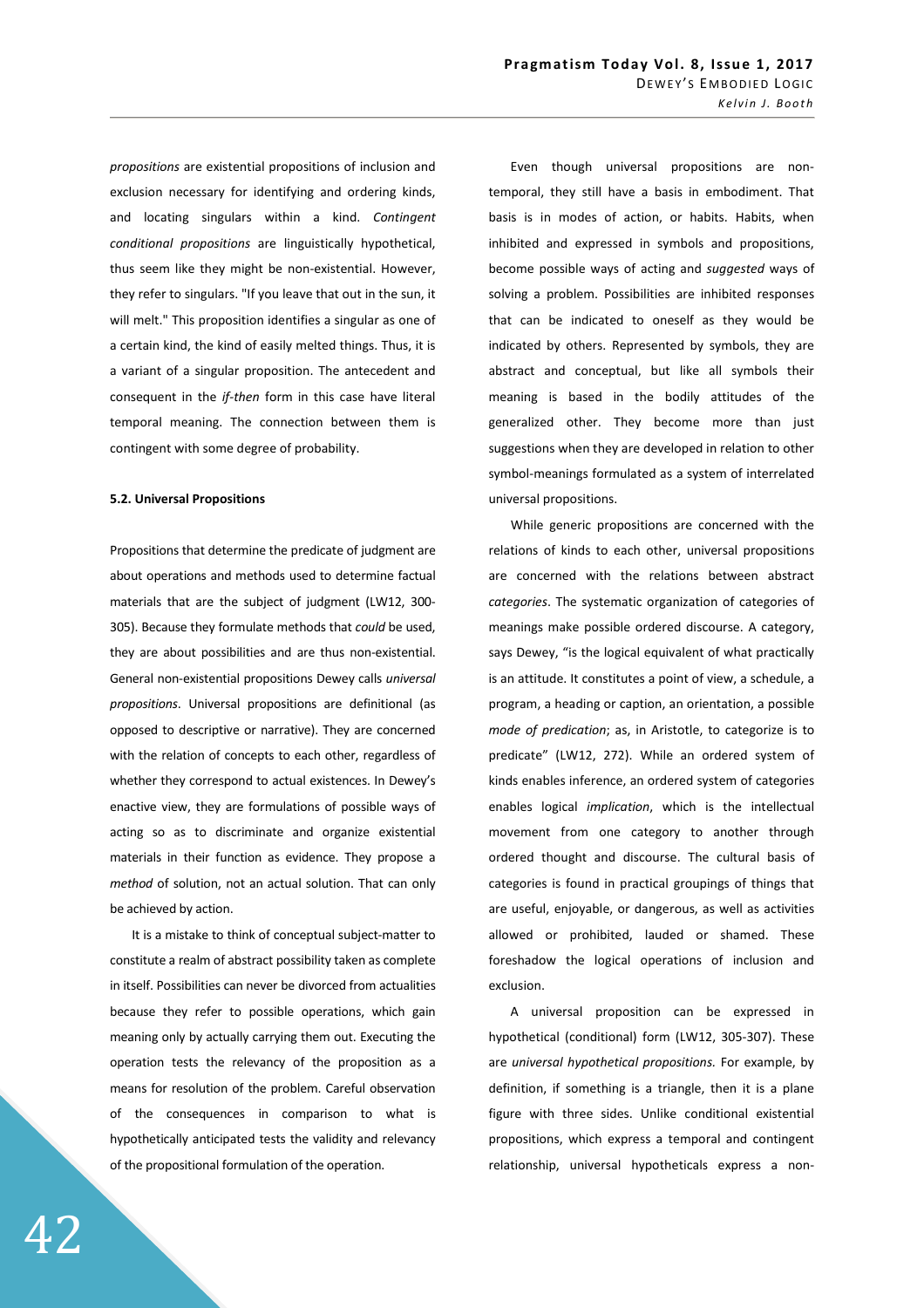temporal and logically necessary relationship. As a possible operation, this proposition directs inquiry to determine if the figure in question is a plane figure with three sides. If so, it fulfills the definition a triangle. *Disjunctive universal propositions* determine what is included in a definition of a category. For instance, we could ask what constitutes the definition of wealth or intelligence. This is not a matter of examining existential kinds, but determining how such definitions will change which particulars fall into which kinds. As a definition, it is maintained as long as it remains useful and relevant in directing operations on existential materials. In universal propositions, to include or exclude is to determine what is to be an integral part of an operative rule or way of acting.

# **5.3. The Mutual Determination of Universal and Generic Propositions**

Generic and universal propositions have the same enactive relationship to each other as do material and procedural means in the institution of judgment, and thus the same enactive relationship of mutual determination as stimulus and response, as well as environmental availabilities and organic requirements. Generic propositions organize material means, while universal propositions organize procedural means for the determination of materials. Generic propositions organize evidence based on existential connections, while universal propositions specify the conditions to be satisfied by existential materials. Generic propositions formulate the nature of the stimulus, while universal propositions formulate modes of response. Success in determining materials as evidence determines the suitability of universal propositions to the inquiry at hand. Systematic inference based on an ordered system of kinds depends on an ordered system of universals specifying the operations used to determine kinds. Moving easily from kind to kind in inference requires the ability to move easily from category to category by implication. Movement from one existential proposition to another through inference depends on non-existential universal propositions as instrumental intermediaries.

No grounded generic propositions can be formed unless they are products of operations formulated by universal propositions (LW12, 274). Facts cannot be reorganized without the re-organization of ideas as possible operations that pick them out. However, no amount of reasoning can itself determine matters of fact. That requires their application to materials. Similarly, existential data cannot prove a universal. They can *suggest* it. Proof or validation requires the transformation of existential conditions into a unified situation though operations presented in the hypothetical universal proposition. This is accomplished through the actual execution of the operations that the propositions formulate. When successful, the executed operation renders existential materials more indicative or significant.

# **6. Conclusion**

The proximal aim of this paper been to show how logical relations and formal structures of inquiry are grounded in the activities of the lived body, and in the enactive transformation of an indeterminate situation of felt ambiguity or conflict into a felt resolution. The keys to understanding how the formal structures of inquiry are embodied is in understanding how they grow out of the enactive mutual determination of stimulus and response, and out of the basic structure of organic activity, and in Mead's idea of thinking as the internalization of the conversation of gestures. Through taking the role of the other, embodied gestural meaning becomes symbolic meaning, which is still a form of embodied meaning. Prereflected "things" become settled objects, existential potentiality becomes logical possibility, anticipations become ideas and suggestions, and the readiness to act can be formulated as propositions.

The ultimate aim of this paper is to support the idea that an embodied and enactive approach to human cognition can account for and shed light on the nature of